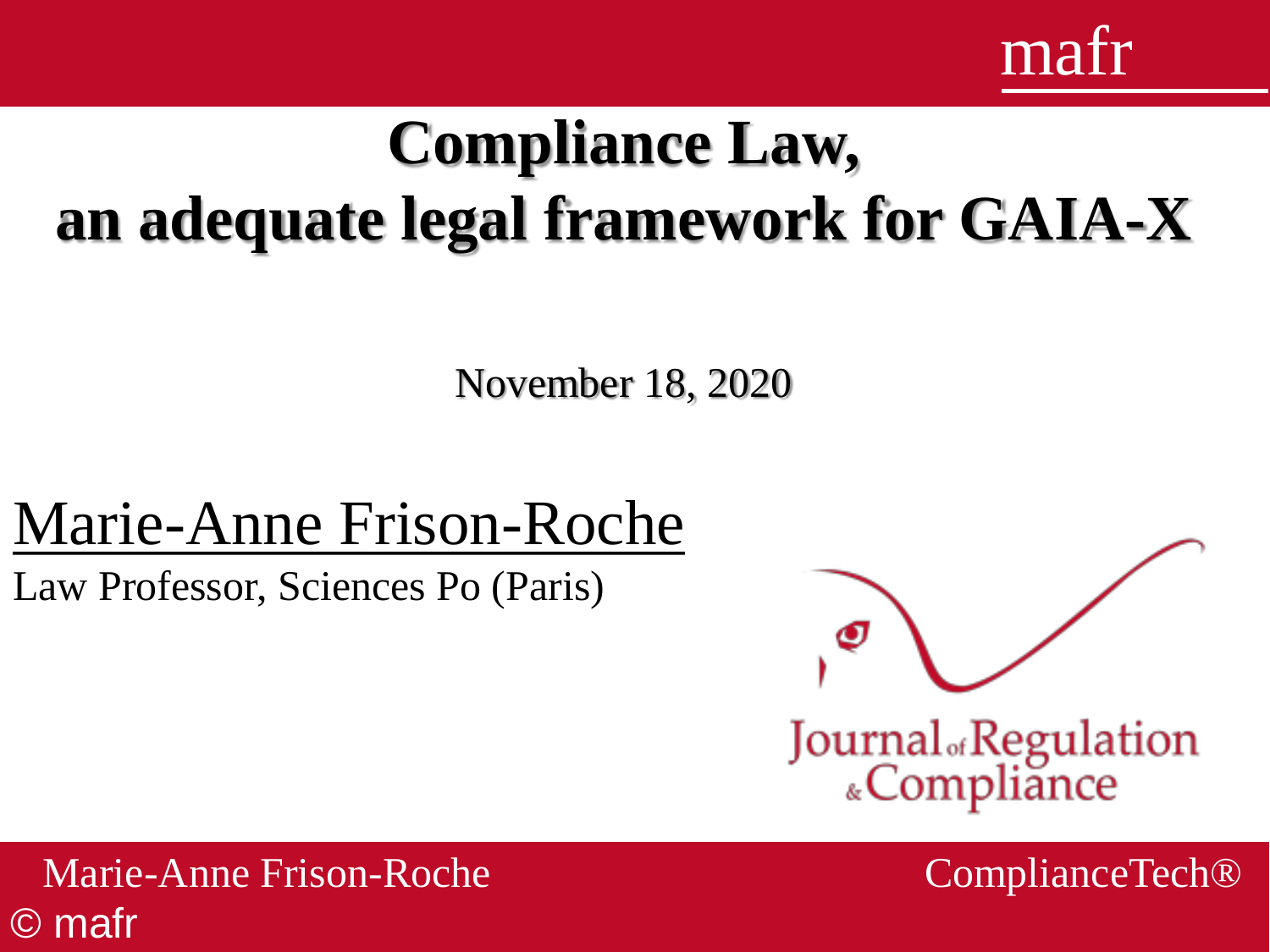### What is Compliance Law?

- a very new branch of Law, a new form of Regulatory Law
	- $\checkmark$  which expresses political and very ambitious goals: **MONUMENTAL GOALS**
	- $\checkmark$  Such as : prevent banking & finance failures ; prevent systemic and global crimes (corruption or money laundering)
	- ✓ Not only **negative** « monumental goals » but also **positive** monumental goals, such as : protect Nature, protect individuals (personal data Compliance Law) ; make women equal ; give **autonomy**, obtain innovation, stability
- $\checkmark$  The legal normativity of Compliance is in these « Monumental Goals » (as free market is the legal principle in Competition Law)
- $\checkmark$  Compliance Law puts in balance Competition goal and these « monumental goals »

#### Marie-Anne Frison-Roche © mafr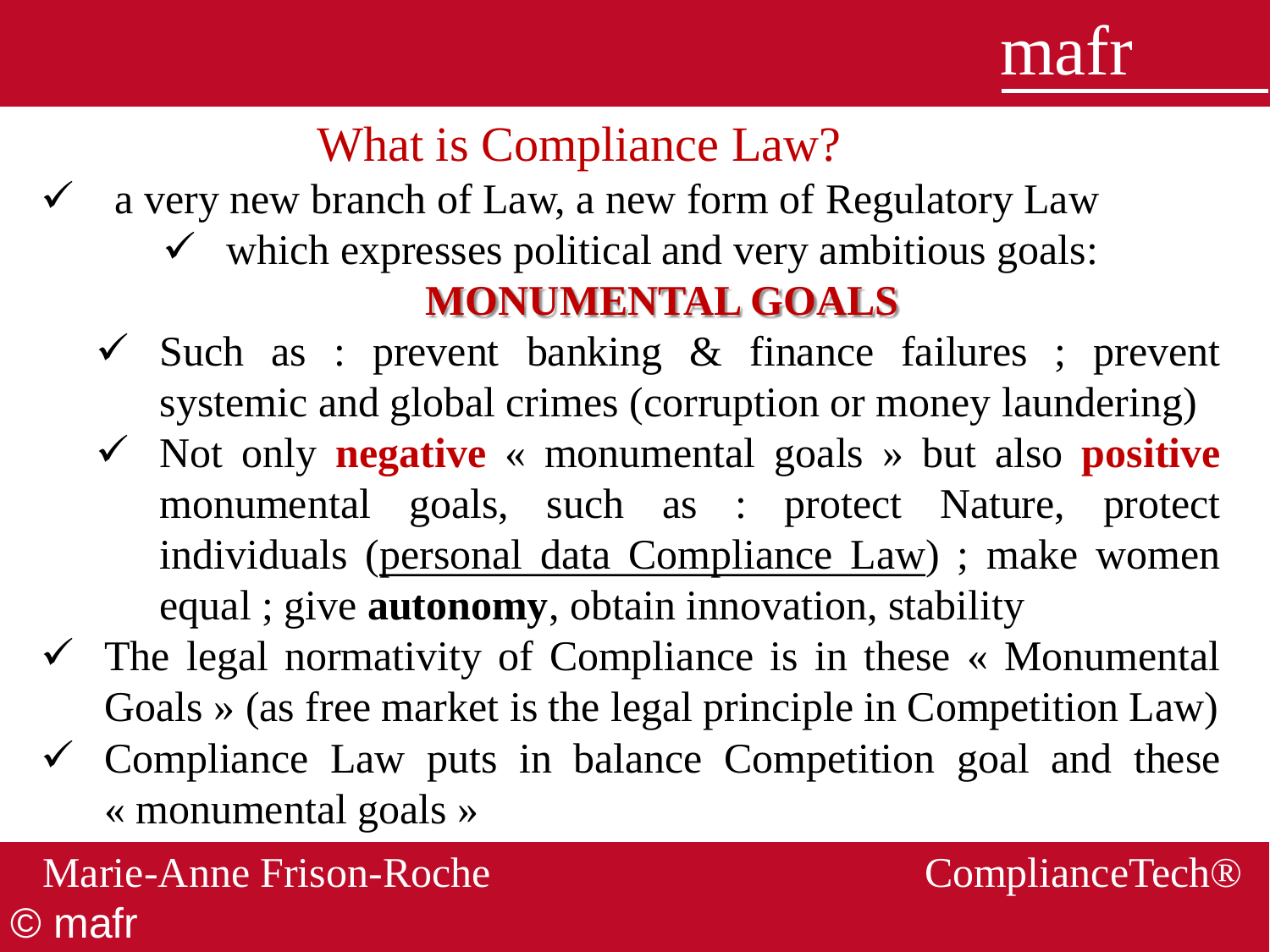## mat

### How does Compliance Law work ?

- $\checkmark$  Starting with the goal
- $\checkmark$  To reach the goal, which must be expressed, the means are organised by the « entities in position to do it »: the private « crucial entreprises »
- ✓ They are the « **crucial operators** » (for instance banks for preventing corruption) which organize the means: creation of new information ; centralization of information, transmission of information: Compliance Law is an Ex Ante Law on Information
- ✓ Where are the public bodies ? Everywhere as « **supervisors** » of these crucial operators
	- $\checkmark$  which must be transparent
	- $\checkmark$  which are accountable to these supervisors (not for their competitors)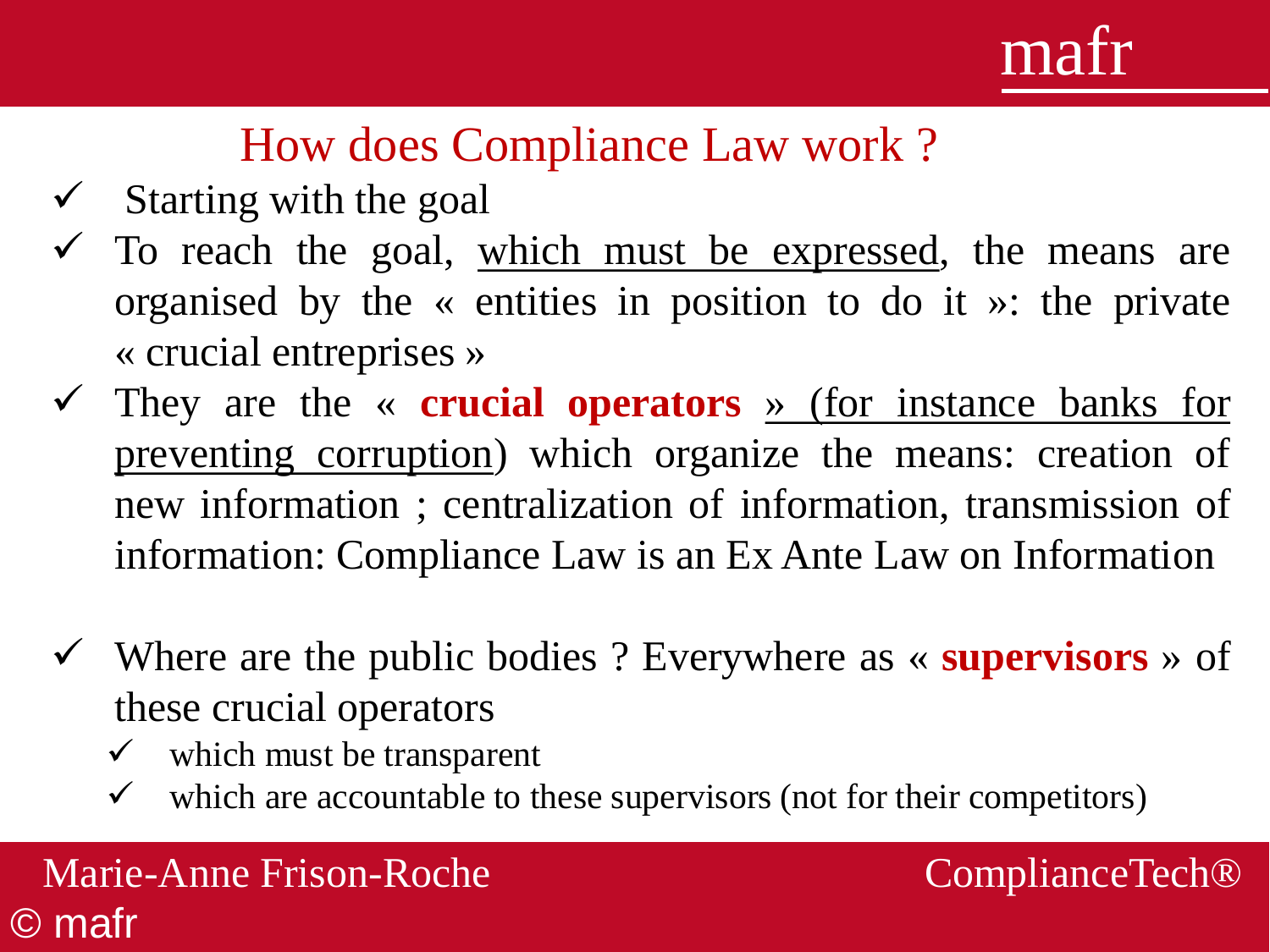# mat

European Compliance Law already works

- $\checkmark$  It works for Personal Data protection (since 2014, 2016, 2018)
- $\checkmark$  It works for banking area : Banking Union system (since 2014)

Europe is moving from

Competition Unique principle to Regulatory and Compliance Pilars

The European Commission let sectors organize themselves, supervising them

- ✓ In Agriculture area: *from Farm to Fork*
- ✓ *In Heath: Crucial Information platforms*
- $\checkmark$  European Mutation: from an Ex Post Europe (Competition Law) to an Ex Ante Europe (Regulatory Law) by internalization of Monumental goals in Crucial Enterprises (Compliance Law)

Marie-Anne Frison-Roche © mafr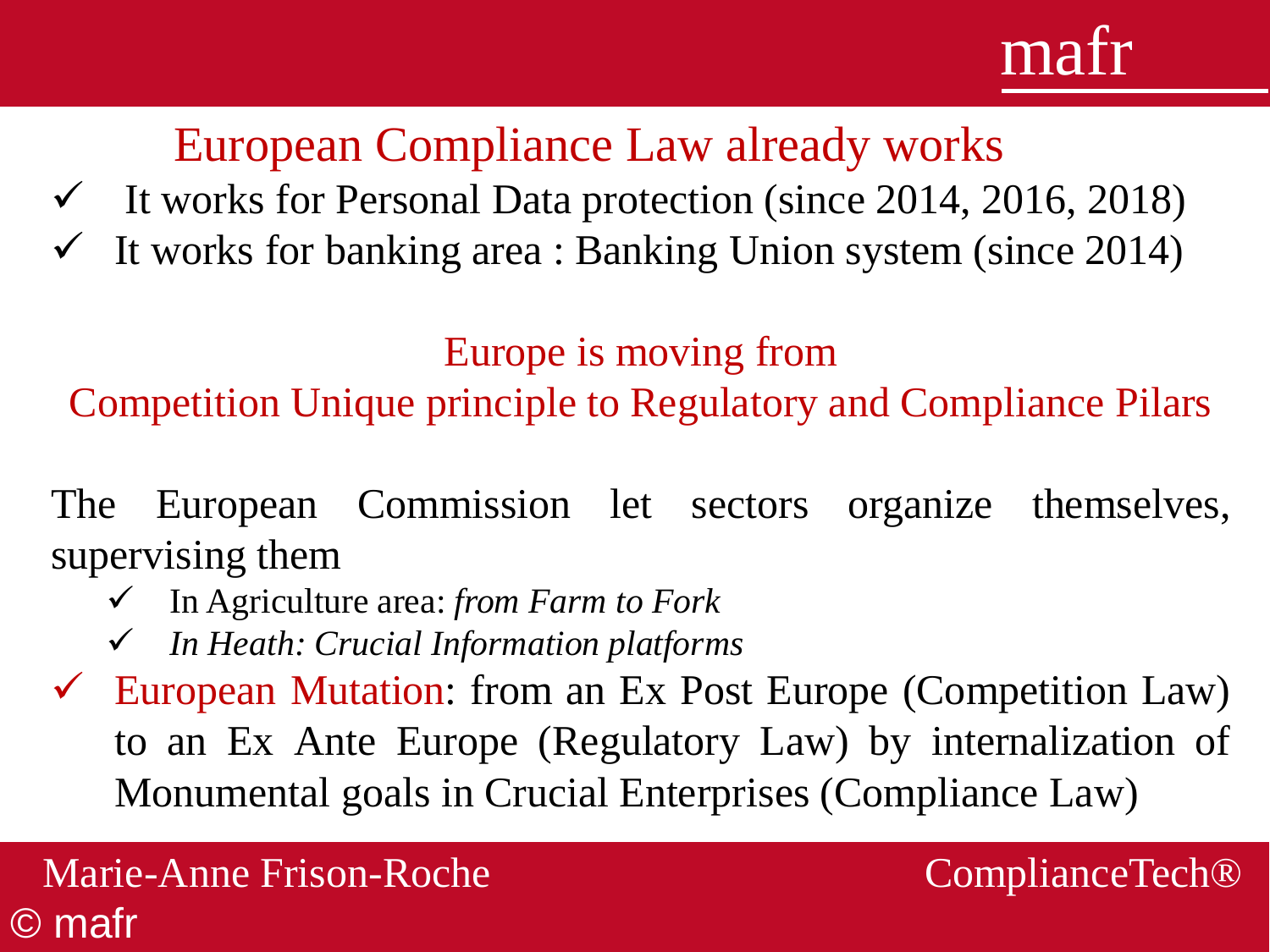# mafr

### Adequacy between Compliance Law and GAIA X

- GAIA X is a private and common initiative / Compliance Law is built on goals, not on sources, and the principle of Compliance Law is to put means, notably Information, in common
- $\checkmark$  GAIA X must always demonstrate the reality of its « monumental goals » : notably the autonomy of Europe. Burden of proof on GAIA X (transparency & governance adapted)
- $\checkmark$  GAIA X must be accountable of the proportionality of the means used (and the power they give) with these goals (burden of proof on GAIA X)
- $\checkmark$  GAIA X will be accountable before a supervisory body:
	- $\checkmark$  a specific one, such as in the Banking Union,
	- $\checkmark$  or the European Commission

Marie-Anne Frison-Roche ComplianceTech® © mafr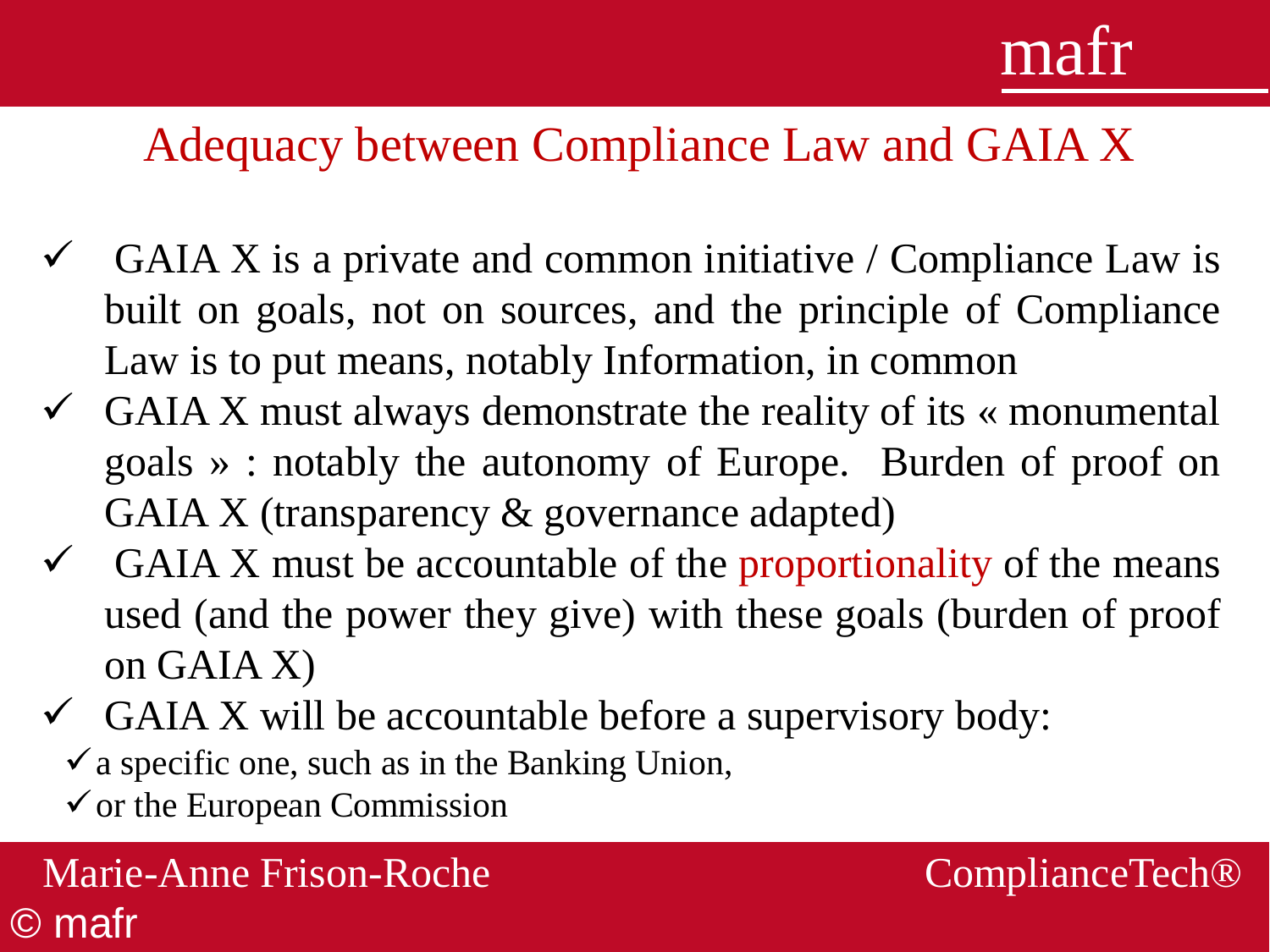

#### For GAIA X, let's go into European Compliance Law rk en réaction » en réaction » en réaction » en réaction ».<br>En réaction »



ure de la passée de la passée de la passée de la passée de la passée de la passée de la passée de la passée de<br>Décembre le passée de la passée de la passée de la passée de la passée de la passée de la passée de la passée

✓ Avoir une idée claire et nette des buts

✓ Plonger sans hésiter dans le sujet

✓ Ne pas confondre les buts et les moyens

✓ Avoir la « prétention » d'atteindre le « but »

**∪ Ce que il faut faut faut faut faut fau** 

ComplianceTech<sup>®</sup>